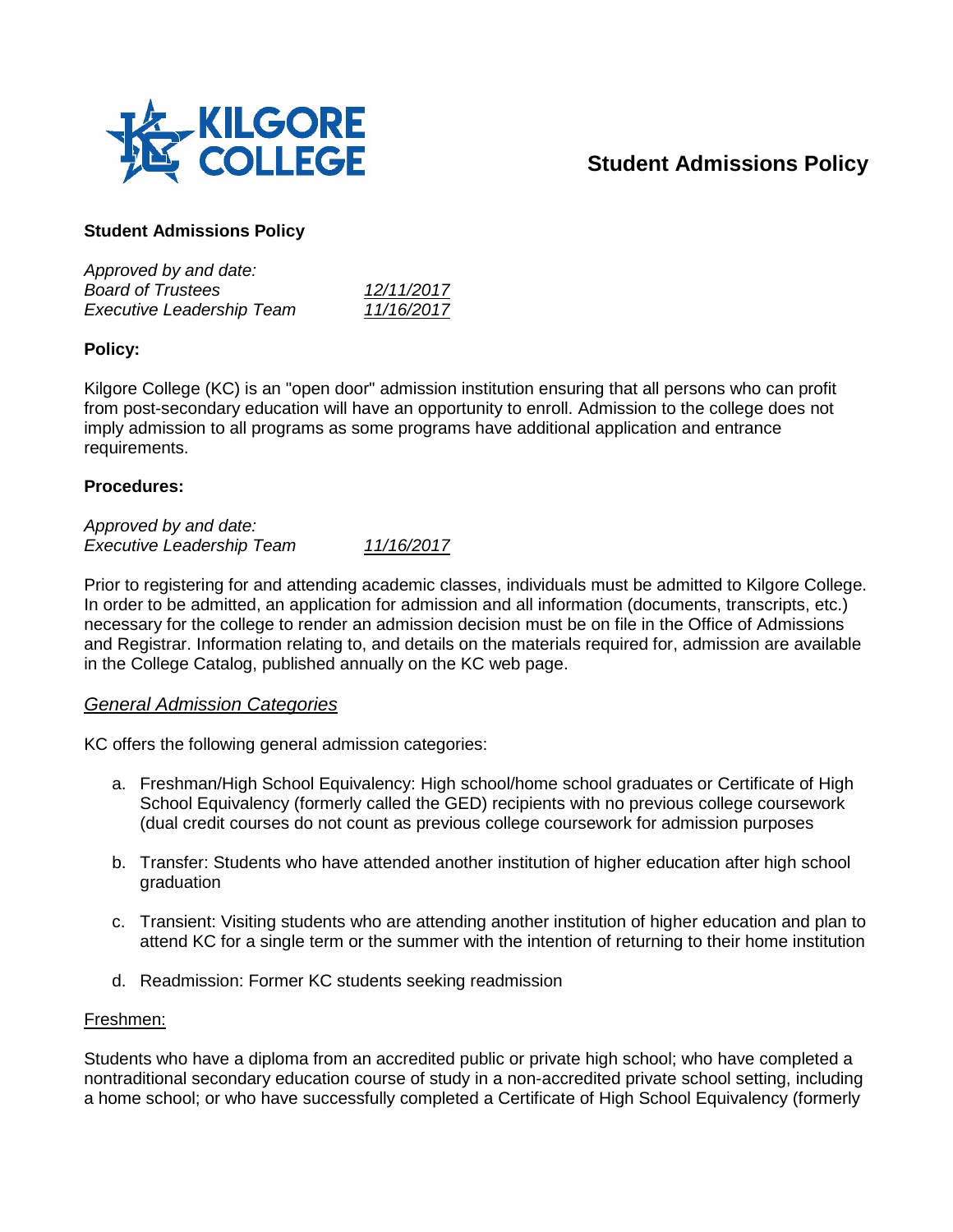called the GED) and who have attempted no college (other than dual credit coursework) must complete the following steps:

- a. Submit an application for admission as early as possible prior to registering for classes.
- b. Submit an official high school transcript with graduation date or proof of obtaining a Certificate of High School Equivalency. Home School transcripts must be signed by the home school teacher or administrator and notarized by a notary public. Students who have not yet graduated from high school should submit a current high school transcript and then follow up with the final transcript documenting graduation date when available.
- c. Students who took college courses for dual credit at a school other than Kilgore College must submit an official college transcript in addition to the high school/home school transcript.

Kilgore College will not recognize a student as a high school graduate who has obtained a diploma through a school or online program that requires only payment of a fee with little or no coursework requirements. Determination of the legitimacy of these diplomas will be at the discretion of the Office of Admissions and Registrar. Graduates of such programs will be considered for admission on an individual approval basis (see Individual Approval section below).

## Transfer:

Students who are transferring from another college or university must meet the following requirements:

- a. Submit an Application for Admission as early as possible prior to registering for classes.
- b. Verify Texas Success Initiative (TSI) status and take the TSI Assessment if scores or proof of exemption is not provided.
- c. Submit to KC an official transcript directly from each college or university attended.

Note: Transfer students meeting the above requirements who are seeking a KC degree will be informed of the amount of credit which will transfer to Kilgore College as soon as possible and no later than the end of the first academic term in which they are enrolled. However, students seeking to transfer credit from non-regionally accredited institutions must submit a "petition for transfer credit" form. Students must also furnish supporting documents to substantiate that the course outcomes and faculty credentials are equivalent to those of KC courses, as described in the form.

### Transient (Visiting) Students:

Transient students are those pursuing a degree elsewhere who attend Kilgore College for a long semester (fall or spring), December Mini, May Mini or summer terms and intend to return to their previous college or university. Students must be enrolled at their prior institution in the long semester (fall or spring) immediately preceding admission as a Kilgore College transient student. Traditionally, transient students enroll while home for the winter or summer breaks or for a single long semester.

### Individuals who are seeking enrollment as a transient student must meet the following requirements:

a. Submit an Application for Admission as early as possible prior to registering for classes.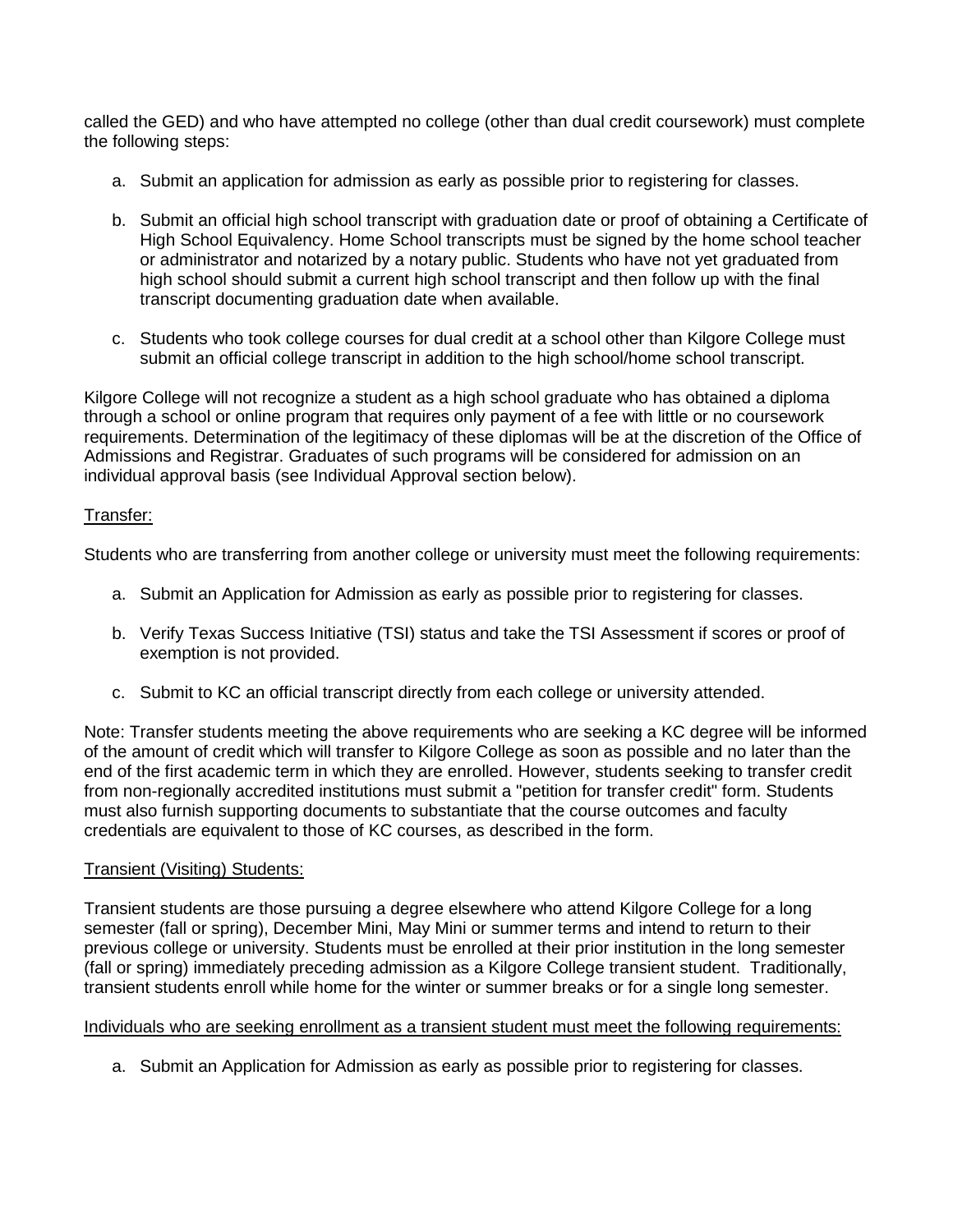- b. Verify Texas Success Initiative (TSI) status and take the TSI Assessment if scores or proof of exemption is not provided.
- c. Submit to KC an official transcript directly from the college or university currently attending. Transcripts from other colleges or universities attended may be required for verification of prerequisite completion, as applicable.

Note: Transient students are limited to one long semester (fall or spring), the December Mini, or May Mini and/or summer terms. Previous transient students are required to reapply if they return as a transient student for a future term. Should a transient student decide to continue at Kilgore College immediately following the transient term, the student must reapply as a transfer student and meet all transfer admission requirements.

Transient students cannot use financial aid awarded at their home institution at Kilgore College.

## Readmission:

Readmission is available to formerly enrolled students who have not enrolled in KC for one or more long semesters (spring or fall term) and who wish to return. Students who have been away from KC for one long semester (spring or fall term) may submit a reactivation form available in the Office of Admissions and Registrar. Students who have been away from KC for more than one long semester must reapply for admission. Whether these students were required to leave (academic or disciplinary suspension) or chose to leave, they must meet the following requirements:

- a. Submit a new Application for Admission or Reactivation Form as applicable as early as possible prior to registering for classes.
- b. Submit an official transcript from every college or university attended since the last enrollment at KC, as applicable.

### Request for Readmission under Texas Academic Fresh Start Provisions:

Section 51.931 of the Texas Education Code provides Texas residents with the "Right to an Academic Fresh Start." A student who is returning to Kilgore College after an absence of at least 10 years may seek a fresh start by requesting approval to use this option upon application for readmission. Under this provision, all Kilgore College coursework completed 10 or more years prior to readmission is eliminated from computation of the grade point average (GPA). None of the coursework can be used to meet degree or prerequisite requirements, though the coursework remains on the student's record. In addition, coursework cannot be used to satisfy Texas Success Initiative requirements. Further, no credit will be given for transfer coursework earned 10 or more years ago. A student readmitted under this policy is placed on academic probation.

The student must seek application of this provision when applying to return to KC. The provision must be used on or before the last day of the semester or term in which the student returns to school.

Financial aid and veterans benefits may be affected by this policy. Acceptability of this provision by other colleges is solely at the discretion of the receiving institution.

### Transcripts for Admission Purposes:

Any reference to high school or college transcripts submitted for admission means that an official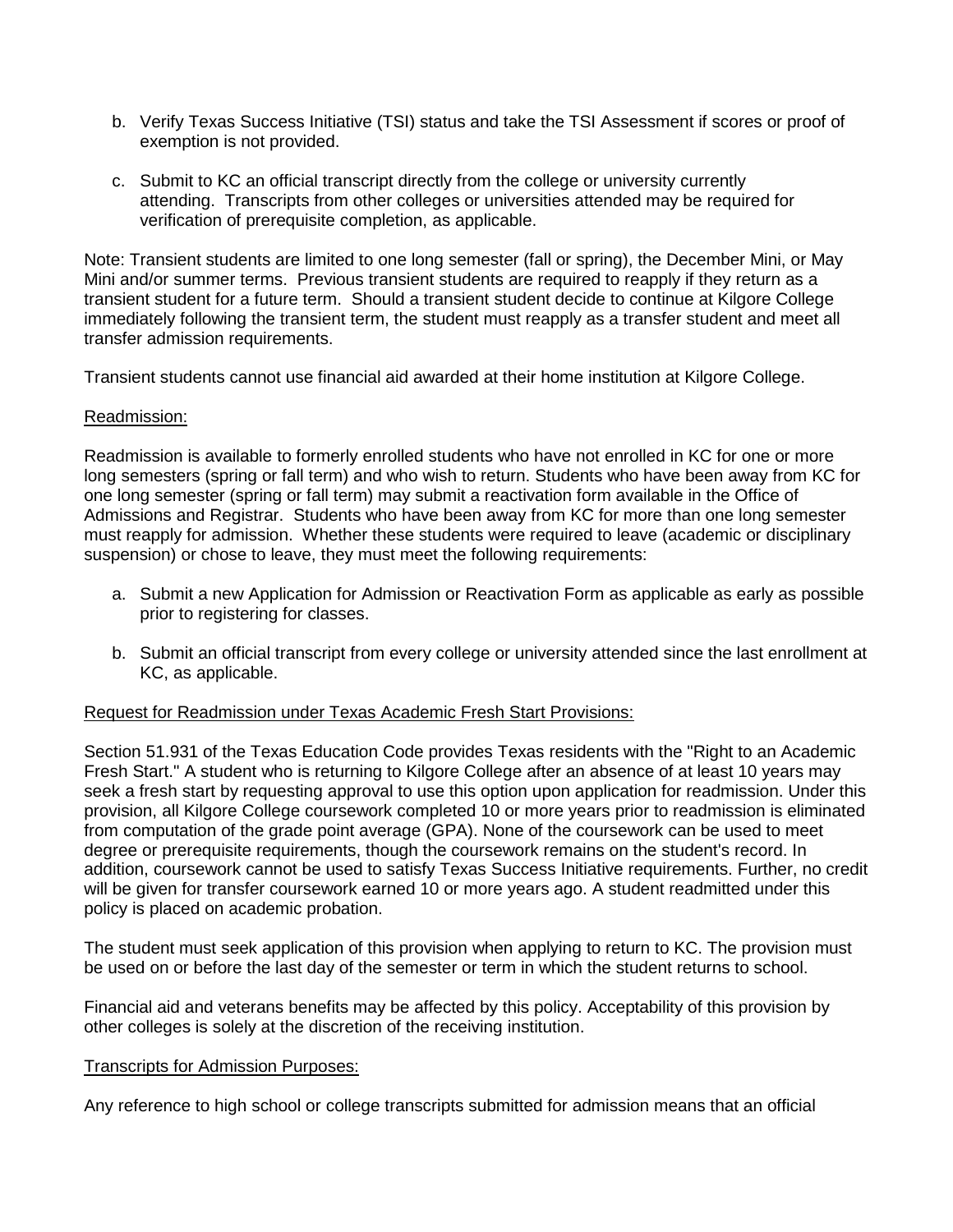transcript is required. To be considered "official", transcripts must:

- a. Be issued within the last 6 months and bear the signature of the registrar and/or seal of the issuing institution or be submitted electronically to KC from the issuing institution.
- b. Be submitted directly from the issuing institution to KC (hand-carried transcripts may be considered if in an unopened, sealed college/high school letterhead envelope).
- c. Bear a graduation date. High school and home school transcripts without a graduation date are not considered official. A final transcript with graduation date must be provided after the graduation date.

Unofficial transcripts may be considered on an individual and temporary basis, but official transcripts must be received in the first two weeks of the student's first semester of attendance. Lacking academic credentials will result in a hold on the student's account preventing future registration and the release of official KC transcripts. All transcripts submitted become the property of KC and cannot be returned. Records of students who do not enroll may be destroyed after one year.

# *Special Admission Options*

## Dual Credit/Early Admissions:

Students who exhibit exceptional academic ability may apply for admission to KC and take college courses while completing high school according to the following procedures. All students who enroll in classes at KC prior to high school graduation are considered dual credit students.

- a. To be eligible for enrollment in dual credit courses, students normally have at least junior year high school standing at the time the course is taken and demonstrate appropriate college readiness for the courses that are taken. Exception: Younger students who demonstrate outstanding academic performance and show college readiness may be recommended by their high school and individually approved by the vice president of instruction.
- b. High school students are generally limited to no more than two courses per semester. Exception: Students who have met the required minimum scores in reading, writing, and math may enroll in three dual credit courses during the fall or spring semesters (students wishing to enroll in more than three courses require permission from the high school principal or designee and the KC vice president of instruction). In a standard summer term, a student may enroll in a maximum of two courses. Students may enroll in only one mini-term course at a time.
- c. Students taking dual credit courses for the first time after their junior year must meet the minimum ACT, SAT, STAAR End-of-Course (English III and Algebra II), or TSI Assessment scores in the sections(s) of the test relevant to the course(s) in which they wish to enroll.
- d. Students taking dual credit courses for the first time after their sophomore year (or those seeking approval to enroll prior to completion of the sophomore year) must meet the minimum PLAN, PSAT, ACT, SAT, STAAR End-of-Course (English II and Algebra I), or TSI Assessment scores in the sections(s) of the test relevant to the course(s) in which they wish to enroll. NOTE: PLAN and PSAT scores can only be used for enrollment during the junior year.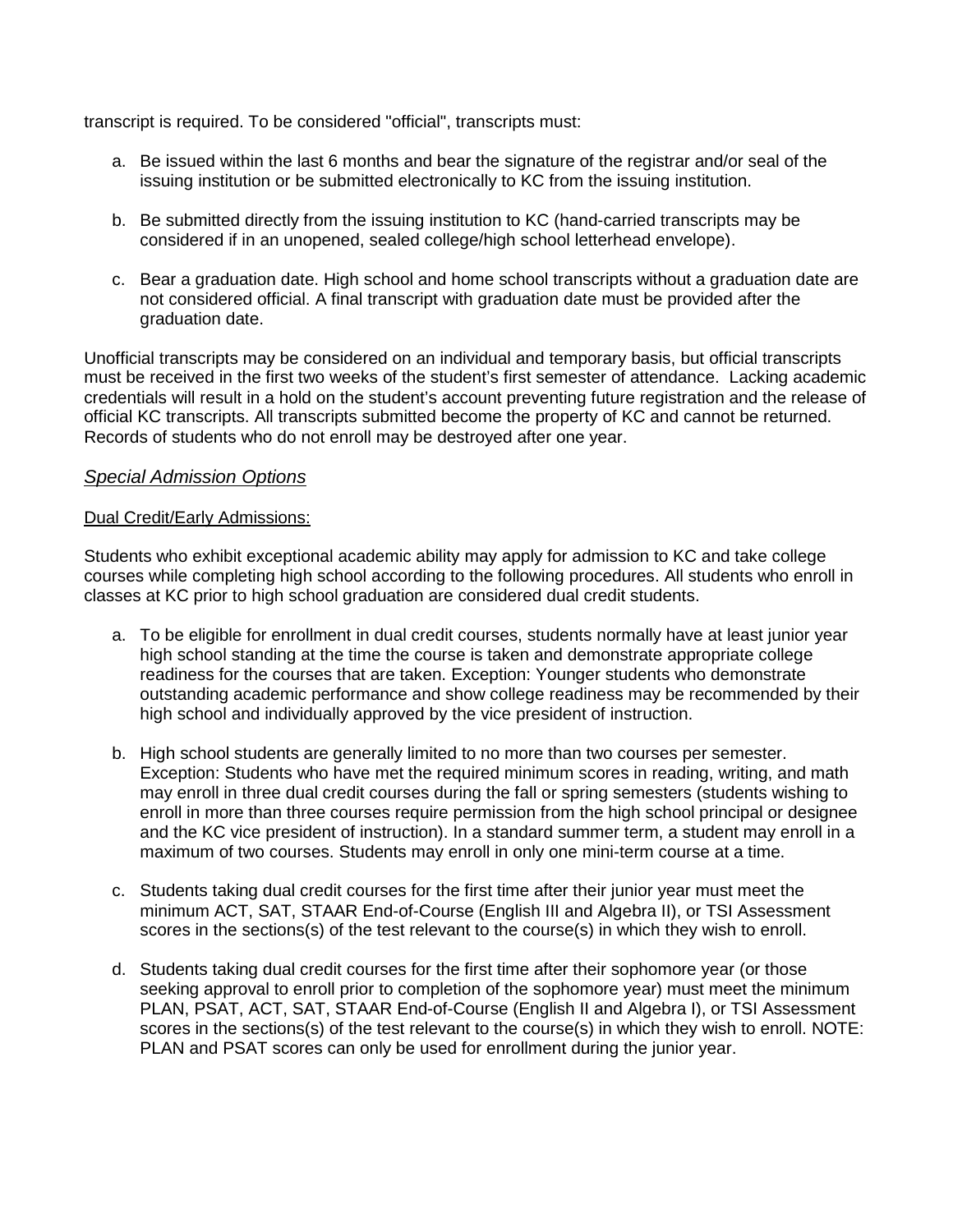- e. Students taking workforce education/technical courses may enroll based on designated STAAR scores (must meet program and course prerequisites; additional testing may be required prior to enrollment in college after high school graduation).
- f. A dual credit student may neither enroll in a college level course in which he/she requires remediation nor take remedial classes at Kilgore College.
- g. A final high school transcript must be provided upon graduation, even if not attending KC after graduation.
- h. General academic courses offered through the dual credit program are courses that are commonly required for either an associate's or bachelor's degree. Acceptance of credit by another institution, however, is left to the discretion of the receiving institution. Public universities in Texas are not required to accept more than 66 hours of transfer coursework from a community college.

## Individual Approval:

Students who do not meet the Freshman/High School Equivalency or Transfer admissions guidelines may be admitted conditionally on an individual approval basis at the discretion of the Office of Admissions and Registrar. This category includes students who have not graduated from high school or earned a Certificate of High School Equivalency or whose high school credential is not recognized by the Office of Admissions and Registrar. Students admitted as Individual Approval must provide evidence of successful completion of the Certificate of High School Equivalency or graduation from a recognized high school during the first semester of enrollment, or future enrollment will be blocked.

Federal regulations (34 CFR 668.32(e)) require that students admitted with this status must successfully complete one of the following requirements in order to be eligible for Title IV financial aid consideration:

- a. Take the Certificate of High School Equivalency test, with all sections passed, and furnish proof of the certificate to the Office of Admissions and Registrar
- b. Submit an official transcript from a bona fide high school as recognized by the Office of Admissions and Registrar
- c. Submit an official transcript from a bona fide home school as recognized by the Office of Admissions and Registrar

# International Student Admission:

Non-immigrant alien students seeking F-1 Visa category are managed by the Office of Admissions and Registrar. Students must submit and meet the following criteria:

- a. Submit a completed Application for International Student Admission to the Office of Admissions and Registrar 60 days prior to the beginning of registration.
- b. Request official Test of English as a Foreign Language (TOEFL), International English Language Testing System (IELTS), or approved alternate exam results be sent to KC. Official scores must be sent directly from ETS to Kilgore College (DI Code: 6341). KC requires a minimum iBT score of 41 (computer-based, 132, or paper-based, 450).